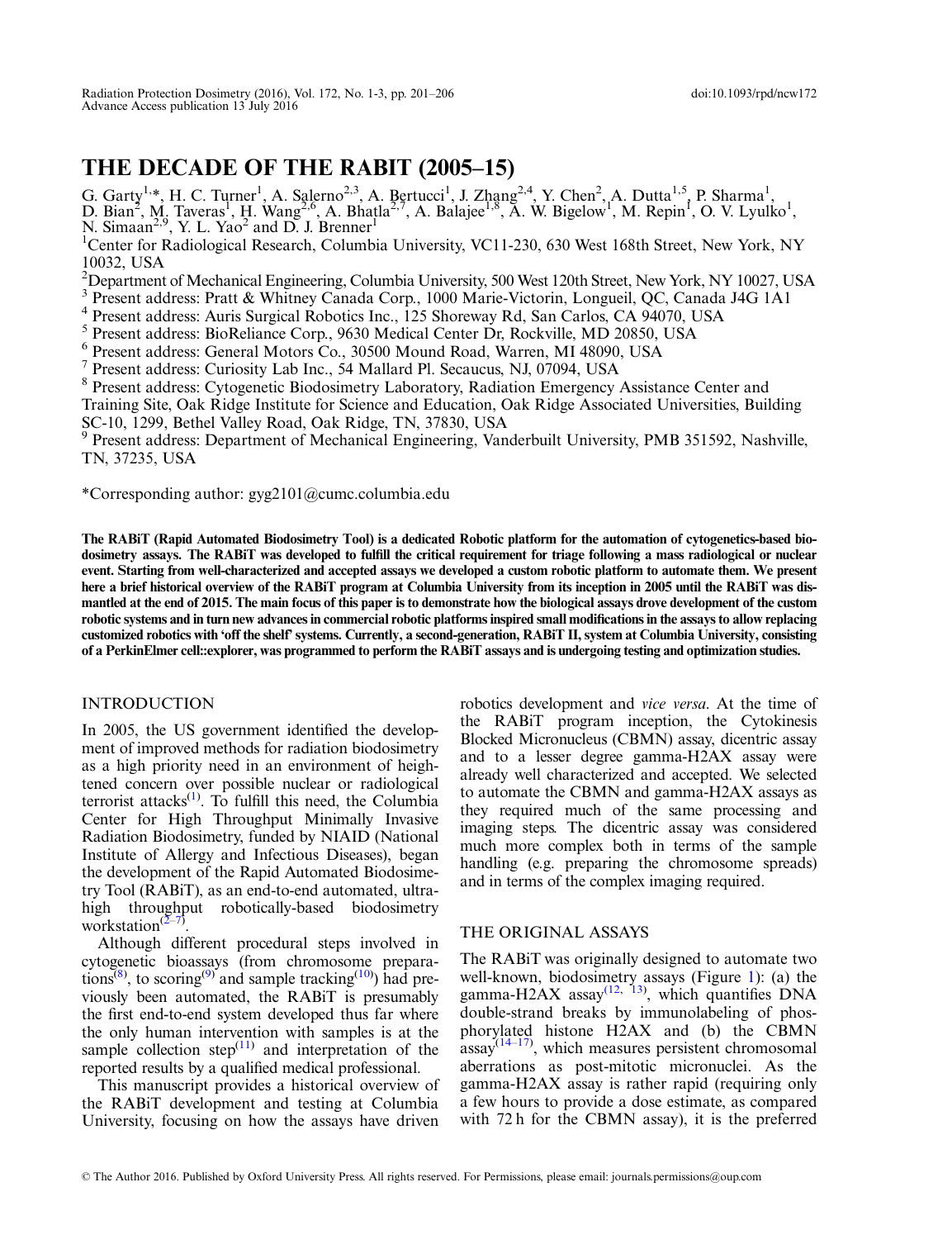<span id="page-1-0"></span>assay. Unfortunately, its time of persistence is short, with the signal fading over 24–48 h (whereas the micronucleus assay has a half-life of about a year<sup> $(18)$  $(18)$ </sup>). The RABiT was therefore designed to utilize both of these bioassays depending on the time postirradiation the samples are received: gamma-H2AX assay for samples received within 36 h of exposure and the micronucleus assay for samples received after a substantial delay (>2 days to months).

These two assays drove the development for an automated platform with continued interactive efforts between the biology team and the engineering team as the assays were optimized to facilitate automation in multiwell plates and the robotics to perform the assays in an optimal manner.



Figure 1. The original RABiT assays. (a) Gamma-H2AX foci and DAPI counterstain in 4 Gy irradiated lymphocyte. (b) Micronucleus in binucleate cell (also in 4 Gy irradiated lymphocytes). (c) The concept of operation, gamma-H2AX analysis for all samples arriving within 36 h of irradiation, followed by a quick switchover and CBMN analysis for all subsequent samples.

#### AUTOMATION

RABiT development was divided into two phases with a simpler phase 1 system initially developed for lower throughput (~6000 samples per day)<sup>[\(3\)](#page-4-0)</sup> and a phase 2 system with improved performance and throughput reaching  $30\,000$  samples per day<sup>([4](#page-4-0))</sup>.

Due to the extended nature of the assays, and the parallelized nature of sample handling in the RABiT, we define throughput as the number of samples entering/exiting the system at steady state. High throughputs are achievable, despite the long processing times because (a) 96 samples are processed per plate and (b) multiple plates passing through the system at once.

The layout of the RABiT (Figure 2) consists of several processing stations located around a central Selectively Compliant Articulated Robot Arm (SCARA).

Ideally, blood samples (30 µl) are collected in the field by finger stick into heparinized, barcoded capillary tubes and placed into the holders containing separation medium and sealing material $(11)$  $(11)$ . The blood-filled capillaries are shipped in these capillary holders (32 capillaries each) which, upon delivery to the RABiT, are placed onto the input stage. The SCARA robot then loads the four centrifuge buckets (containing 3 holders each, for a total of 384 capillaries) into a centrifuge, which separates the white buffy coat (lymphocyte band) from the red blood cells. The SCARA robot then transfers the buckets to the harvesting station. At this point 7 min have elapsed.

At the harvesting station, isolated lymphocytes are transferred from the capillaries to four filterbottom 96-well plates. In the phase 1 implementation, the harvesting module used the SCARA robot to move each capillary between the different processing steps, requiring  $\sim$ 11 s to sequentially process each capillary (18 min per plate). This also had the effect of tying up the SCARA robot, restricting its ability to load and unload the centrifuge and to



Figure 2. (a) Layout of the phase 1 RABiT ( $\heartsuit$ 2008 IEEE. Reprinted, with permission, from <sup>([2\)](#page-4-0)</sup>). (b) Photo of the phase 2 RABiT.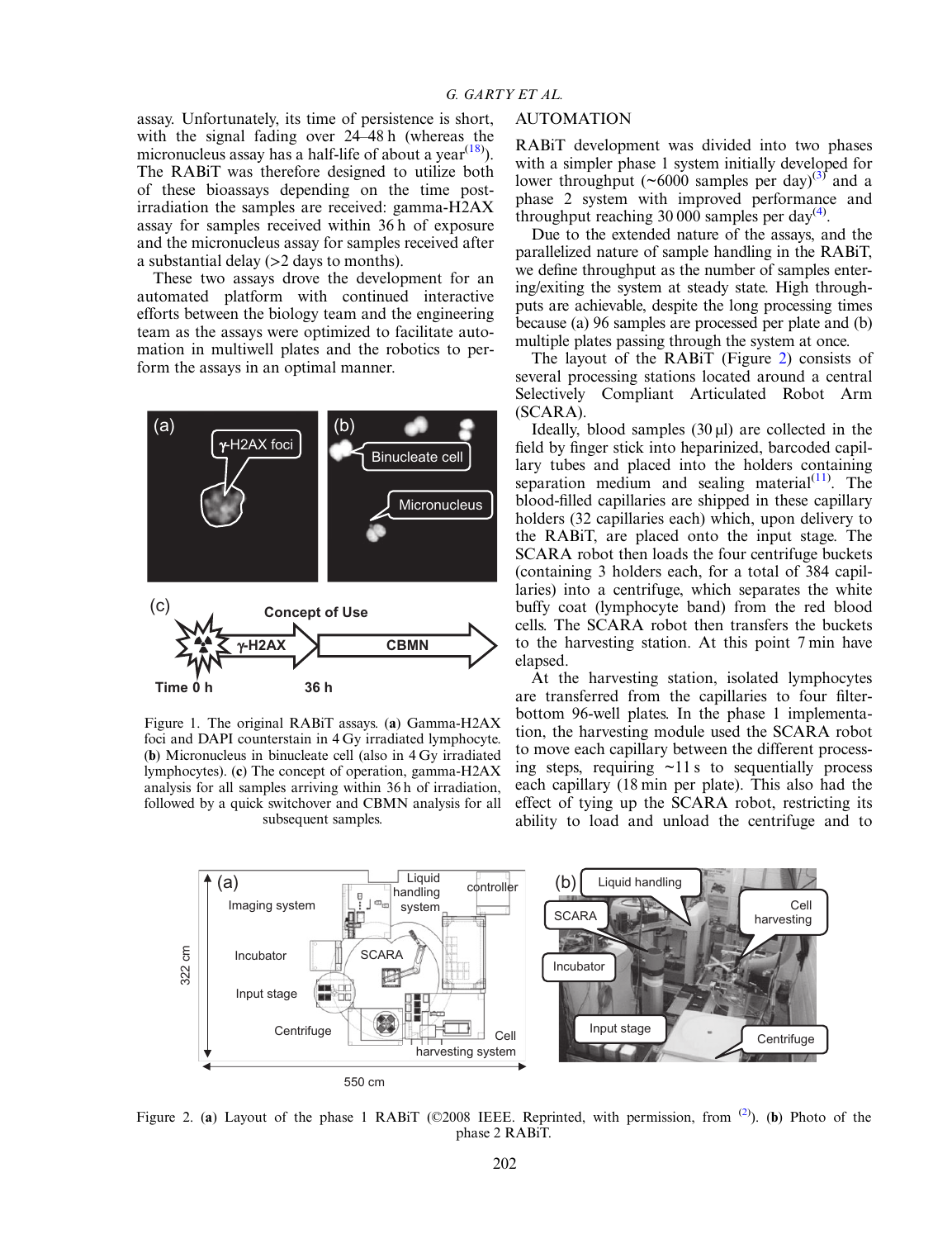<span id="page-2-0"></span>transfer multiwell plates between the harvest station, liquid handling system and incubator.

Following harvesting, each plate, containing 96 samples, is transferred to a liquid handling system, which can dispense reagents into the plate or drain reagents through the filter bottoms. This system, in conjunction with a robotic incubator, was programmed to perform the gamma- $H2AX^{(12)}$  $H2AX^{(12)}$  $H2AX^{(12)}$  and CBMN assays. It should be noted that for both the 3-h gamma-H2AX assay and the 72-h CBMN assay, the liquid handling system is idle for most of the processing time, allowing multiple plates to run in parallel.

Following the assay, the filter bottoms, containing fluorescently-labeled cells, are rapidly removed from the multiwell plates, using a custom robot $^{(6)}$  $^{(6)}$  $^{(6)}$  to facilitate imaging with high NA/short working distance lenses, in a dedicated imaging system, developed to support the RABiT. This novel automated imaging system made use of multiple simultaneous light paths, one step automated focusing and light steering<sup> $(6)$ </sup> to accelerate grabbing multiple adjacent fields of view. Image analysis software was written to allow both on- and off-line analysis for all assays.

In 2009, the phase 1 system prototype was finalized and tested, with a throughput of up to 6000 samples per day, using the gamma-H2AX assay, which is the more complex of the two (in terms of the number of assay steps). After a successful test, development shifted gears to upgrading the system to a higher throughput of 30 000 samples per day. Following an in-depth analysis of the bottlenecks in the system, it was determined that the cell harvest station was the main limitation on throughput, since samples are handled individually rather than in parallel.

The tasks performed in this workstation are the following: (a) read the barcode on the capillary (and associate it with the barcode on a multiwell plate and the well number), (b) locate the lymphocyte band, (c) cut the capillary below the lymphocyte band (using a UV laser), (d) discard the red blood cells and (e) dispense the lymphocytes into the plate and discard the capillary.

In phase 2, the harvest station was parallelized $(4)$ to process four capillaries at once, using dedicated robotics, with a 5-fold reduction in the processing time of 2.2 s per capillary (8.8 s for four capillaries), freeing up the SCARA robot for other tasks.

An additional change required for the RABiT to achieve high throughput was to increase the incubator capacity, allowing storage of more samples during the culturing step of the micronucleus assay and this could not be accomplished due to financial constraints.

#### THE SECOND FUNDING CYCLE (2010–2015)

In 2010, the Center was funded for an additional 5 years. At this point developments transitioned to optimization of the existing system<sup> $(7, 19)$  $(7, 19)$  $(7, 19)$  $(7, 19)$ </sup>, developing

novel bioassays could be performed on the RABiT and testing the existing assays under complex radi-ation exposure scenarios<sup>([20](#page-4-0)–[22\)](#page-4-0)</sup>. The gamma-H2AX and CBMN RABiT assays were transitioned to BARDA funding for further development and rigorous validation in preparation for licensing by the Food and Drug Administration.

### New cytogenetic assays

In this cycle, two additional assays, based on partial chromosome painting, were developed for incorporation into the RABiT: the Dicentric  $\text{assay}^{(23)}$  $\text{assay}^{(23)}$  $\text{assay}^{(23)}$ (Figure 3a), which is the gold standard for radiation biodosimetry. Here, dicentric chromosomes are rapidly identified and scored by hybridizing to a centromeric PNA probe and identifying chromosomes with two (dicentric) vs one centromeric (monocentric) spot. This greatly facilitates the scoring, replacing complex morphometric analysis with spot counting.



Figure 3. Chromosome-based assays developed for the RABiT: (a) Dicentrics and (b) mBAND. Detected chromosomes in (a) are circled. Arrows denote the centromeres in dicentric chromosomes. The inset in (b) shows the individual images for the six dyes used to determine the band structure in the indicated chromosome.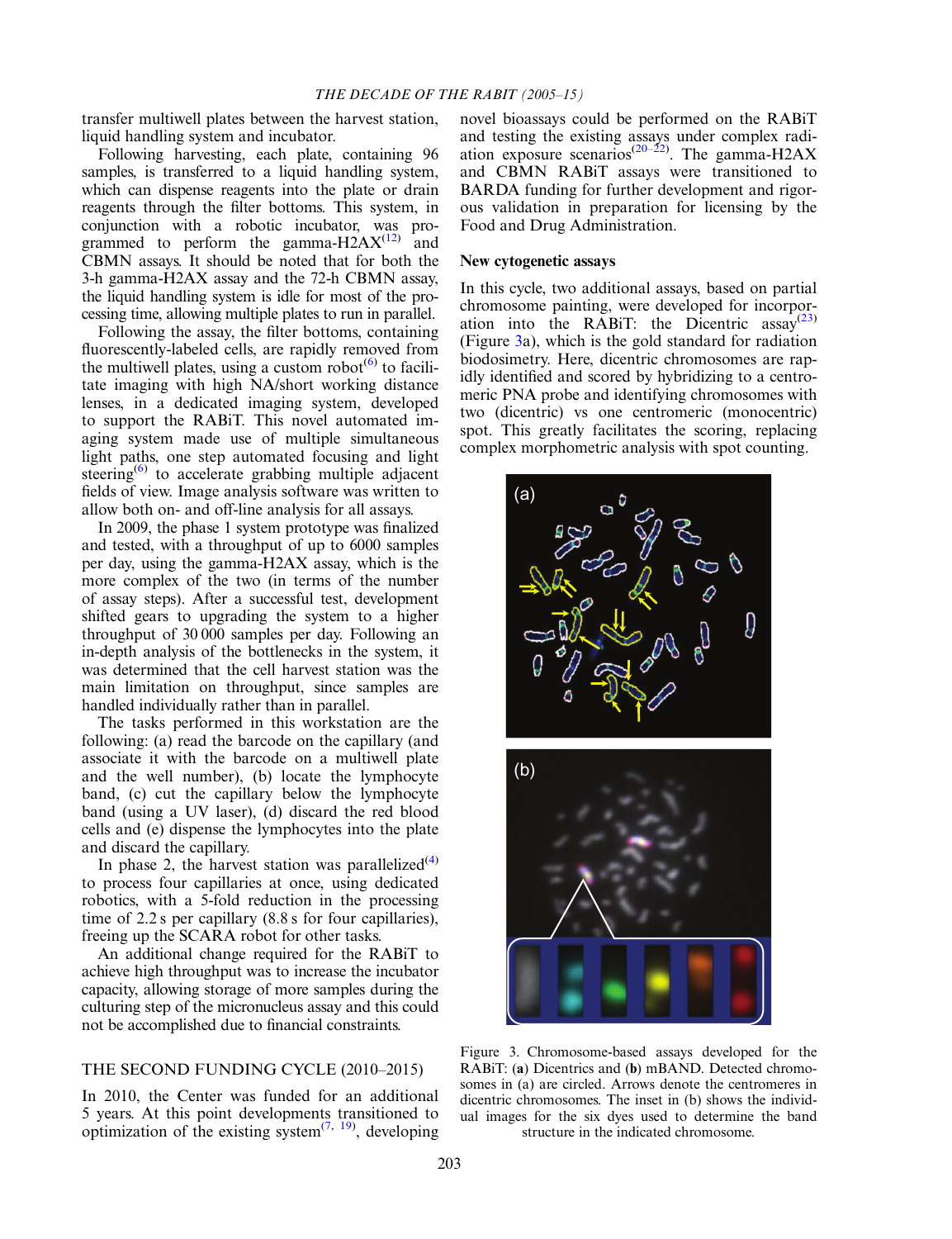The mBAND (multicolor band)  $assay^{(24, 25)}$  $assay^{(24, 25)}$  $assay^{(24, 25)}$  $assay^{(24, 25)}$  $assay^{(24, 25)}$ (Figure [3](#page-2-0)b). Here intra-arm and inter-arm chromosomal rearrangements, specific to densely ionizing radiations (e.g. neutrons), are scored by 'barcoding' the entire chromosome length using partial paints, scoring deviations from the normal pattern of bands.

Both of these assays require much higher resolution imaging than the gamma-H2AX and CBMN assays. The imaging system was therefore equipped with a high NA  $60 \times$  oil immersion lens and a high sensitivity, high-resolution scientific CMOS cam-era<sup>[\(26\)](#page-5-0)</sup>. The multiple optics paths were eliminated as it was deemed unfeasible to expand this feature to support six fluorochromes<sup> $(27)$  $(27)$  $(27)$ </sup>. The filter-bottom plates were also eliminated at this stage as they are incompatible with chromosome processing and imaging due to their 1 µm pore size and surface roughness. We therefore developed these assays entirely in glass-bottom plates. Rather than filtering liquid through the plate to wash the cells, we now sediment the cells and aspirate the supernatant.

An assay for quantifying DNA repair kinetics<sup> $(28, 29)$  $(28, 29)$ </sup> was also developed (under NIEHS funding) by modifying the gamma-H2AX RABiT assay. In the modified assay, an irradiated sample is split and analyzed at multiple time points post irradiation, generating a curve as seen in Figure 4. A model fit provides parameters that can potentially be used to predict an individual's susceptibility to late sequelae.

# RABIT II – LOOKING FORWARD BEYOND 2015

When this program started in 2005, commercial robotically-based platforms for high content and cellular screening were rare, which motivated us to build the RABiT prototype, specifically tailored for cell-based bioassays. In the subsequent years, high



Figure 4. Repair kinetics assay. Gamma-H2AX yields are measured at various times following a 4-Gy irradiation.

throughput/high content screening (HTS/HCS) has become a widely-used technique in both academia and industry $(30)$  $(30)$  and has evolved as sets of standardized tools and techniques, covering the palette of tools in the RABiT. HTS systems generally include<sup>[\(31\)](#page-5-0)</sup>: robotic plate-handling systems, liquid handling systems, an automated microscope and control software. Similar to the RABiT, plates are moved through the system by robotic handling. They are filled via the liquid handling systems, and evaluated, often after a period of incubation. Control software choreographs the entire process, ensuring accuracy within the process and repeatability between processes. Assay automation has become modular, creating systems that can be easily expanded and modified, typically costing under \$1 M. The greatest advances have not been the introduction of more complex robotics but rather sim-plification and increased reliability<sup>[\(32\)](#page-5-0)</sup>.

In the pharmaceutical industry, HTS systems are widely used to rapidly screen large libraries of drug candidates for biochemical activity, on a specific protein or cellular target, whereas in academia, the same systems are used to investigate more fundamental biological targets $(30)$ . In the past, such screening was a slow, manual process that relied on human labor to perform the screening and human observation to measure results. Automation has allowed biomedical researchers to greatly increase the number of evaluations that they can perform in parallel while maintaining high levels of quality. The quality of HTS data is very high and often better controlled than data gener-ated by lower-throughput biological tests<sup>[\(33\)](#page-5-0)</sup>.

There are many advantages in transitioning the RABiT platform from a custom designed and homebuilt prototype to a commercial 'off the shelf' sys- $tem^{(34)}$  $tem^{(34)}$  $tem^{(34)}$ . The major advantage is that of deployment. An estimate of the number of systems in university, industry and clinical testing laboratories in the New York City metropolitan area was 20, with 400 systems nationwide.

A second major advantage is that of reliability. A commercial system with such wide deployment capabilities undergoes a more rigorous quality control during development, manufacture and most importantly maintenance, than a university-built system. Due to the fact that these systems are in continuous operation, they also have a broad base of trained users and maintenance personnel ensuring operation in time of crisis.

Our future goals are to transition the RABiT assay protocols for operation on commercial systems, eliminating the 'customized' robotics in favor of more standard systems, eliminating, for example, the lymphocyte harvest, in favor of whole blood processing $(14)$ . The gamma-H2AX, Dicentric and CBMN assays have been implemented on the PerkinElmer cell::explorer HTS platform, and are undergoing optimization and validation studies.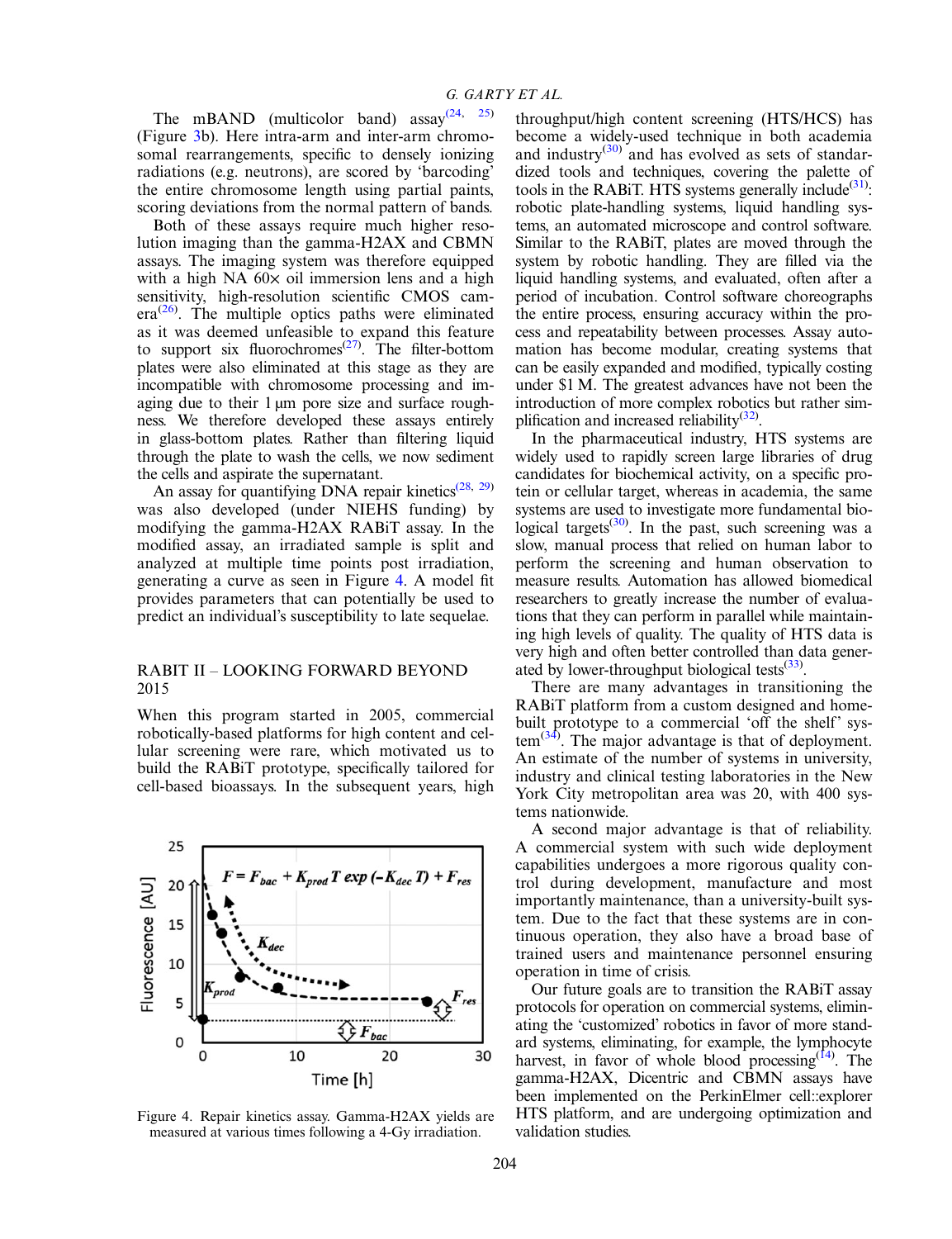<span id="page-4-0"></span>In December 2015, the Columbia University RABiT system was decommissioned.

## FUNDING

This work was supported by the National Institute of Allergy and Infectious Diseases (NIAID) [U19- AI067773 to the Center for High-Throughput Minimally Invasive Radiation Biodosimetry], and the National Institute of Environmental Health Sciences (NIEHS) [R21-ES019494]. The content is solely the responsibility of the authors and does not necessarily represent the official views of NIAID, NIEHS or the National Institutes of Health.

#### REFERENCES

- 1. Pellmar, T. C. and Rockwell, S. Priority list of research areas for radiological nuclear threat countermeasures. Radiat. Res. 163, 115–123 (2005).
- 2. Salerno, A., et al. Design considerations for a minimally invasive high-throughput automation system for radiation biodosimetry. In: IEEE International Conference on Automation Science and Engineering, CASE2007, Scottsdale, AZ (2007).
- 3. Garty, G. et al. The RABIT: a rapid automated biodosimetry tool for radiological triage. Health Phys. 98(2), 209–217 (2010).
- 4. Garty, G. et al. The RABiT: A Rapid Automated BIodosimetry Tool for radiological triage II. Technological developments. Int. J. Radiat. Biol. 87(8), 776–790 (2011).
- 5. Chen, Y., et al. Design and Preliminary Validation of a Rapid Automated Biodosimetry Tool for High Througput Radiological Triage. In: Proceedings of the ASME Design Engineering Technical Conferences ASME Design Engineering Technical Conferences. 3, 61–67 (2009).
- 6. Chen, Y. et al. Development of a robotically-based automated biodosimetry tool for high-throughput radiological triage. Int. J. Biomechatron. Biomed. Rob. 1(2), 115–125 (2010).
- 7. Chen, Y., Wang, H., Zhang, J., Garty, G., Simaan, N., Lawrence Yao, Y. and Brenner, D. J. Automated recognition of robotic manipulation failures in highthroughput biodosimetry tool. Exp. Syst. Appl. 39(10), 9602–9611 (2012).
- 8. Hayata, I., Tabuchi, H., Furukawa, A., Okabe, N., Yamamoto, M. and Sato, K. Robot system for preparing lymphocyte chromosome. J. Radiat. Res. 33(Suppl), 231–241 (1992).
- 9. Schunck, C., Johannes, T., Varga, D., Lorch, T. and Plesch, A. New developments in automated cytogenetic imaging: unattended scoring of dicentric chromosomes, micronuclei, single cell gel electrophoresis, and fluorescence signals. Cytogenet Genome Res. 104(1–4), 383–389 (2004).
- 10. Martin, P. R., Berdychevski, R. E., Subramanian, U., Blakely, W. F. and Prasanna, P. G. S. Sample tracking in an automated cytogenetic biodosimetry laboratory for radiation mass casualties. Radiat. Meas. 42(6-7), 1119–1124 (2007).
- 11. Garty, G., Karam, P. A. and Brenner, D. J. Infrastructure to support ultra high throughput biodosimetry screening after a radiological event. Int. J. Radiat. Biol. 87(8), 754–765 (2011).
- 12. Turner, H. C. et al. Adapting the γ-H2AX assay for automated processing in human lymphocytes. 1. Technological aspects. Radiat. Res. 175(3), 282–290 (2011).
- 13. Nakamura, A., Sedelnikova, O. A., Redon, C., Pilch, D. R., Sinogeeva, N. I., Shroff, R., Lichten, M. and Bonner, W. M. Techniques for gamma-H2AX detection. Methods Enzymol. 409, 236–50 (2006).
- 14. Lue, S. W., Repin, M., Mahnke, R. and Brenner, D. J. Development of a high-throughput and miniaturized cytokinesis-block micronucleus assay for use as a biological dosimetry population triage tool. Radiat. Res. 184(2), 134–142 (2015).
- 15. Lyulko, O. V., Garty, G., Randers-Pehrson, G., Turner, H. C., Szolc, B. and Brenner, D. J. Fast image analysis for the micronucleus assay in a fully automated high-throughput biodosimetry system. Radiat. Res. 181(2), 146–61 (2014).
- 16. Fenech, M., Chang, W. P., Kirsch-Volders, M., Holland, N., Bonassi, S. and Zeiger, E. HUMN project: detailed description of the scoring criteria for the cytokinesisblock micronucleus assay using isolated human lymphocyte cultures. Mutat. Res. 534(1-2), 65-75 (2003).
- 17. IAEA. Cytogenetic Analysis for Radiation Dose Assessment: A Manual (International Atomic Energy Agency) (2001) ISBN 9201021011. IAEA technical report #405: [http://www-pub.iaea.org/MTCD/publications/](http://www-pub.iaea.org/MTCD/publications/PDF/TRS405_scr.pdf) [PDF/TRS405\\_scr.pdf](http://www-pub.iaea.org/MTCD/publications/PDF/TRS405_scr.pdf)
- 18. Thierens, H., De Ruyck, K., Vral, A., de Gelder, V., Whitehouse, C. A., Tawn, E. J. and Boesman, I. Cytogenetic biodosimetry of an accidental exposure of a radiological worker using multiple assays. Radiat. Prot. Dosim. 113(4), 408–414 (2005).
- 19. Bian, D., Tsui, J. C., Repin, M., Garty, G., Turner, H., Yao, Y. L. and Brenner, D. J. Platform-dependent liquid handling in high-throughput biodosimetry tool. J. Med. Dev. (2016). doi:10.1115/1.4033600
- 20. Bertucci, A., Smilenov, L. B., Turner, H. C., Amundson, S. A. and Brenner, D. J. In vitro RABiT measurement of dose rate effects on radiation induction of micronuclei in human peripheral blood lymphocytes. Radiat. Environ. Biophys. 1–7 (2016).
- 21. Xu, Y., Randers-Pehrson, G., Turner, H. C., Marino, S. A., Geard, C. R., Brenner, D. J. and Garty, G. Accelerator-based biological irradiation facility simulating neutron exposure from an improvised nuclear device. Radiat. Res. 184(4), 404–410 (2015).
- 22. Turner, H. C., Shuryak, I., Weber, W., Doyle-Eisele, M., Melo, D., Guilmette, R., Amundson, S. A. and Brenner, D. J. Gamma-H2AX kinetic profile in mouse lymphocytes exposed to the internal emitters Cesium-137 and Strontium-90. PLoS One 10(11), e0143815 (2015).
- 23. Wilkins, R. C., Romm, H., Oestreicher, U., Marro, L., Yoshida, M. A., Suto, Y. and Prasanna, P. G. S. Biological dosimetry by the triage dicentric chromosome assay – further validation of international networking. Radiat. Meas. 46(9), 923–928 (2011).
- 24. Mitchell, C. R., Azizova, T. V., Hande, M. P., Burak, L. E., Tsakok, J. M., Khokhryakov, V. F., Geard, C. R. and Brenner, D. J. Stable intrachromosomal biomarkers of past exposure to densely ionizing radiation in several